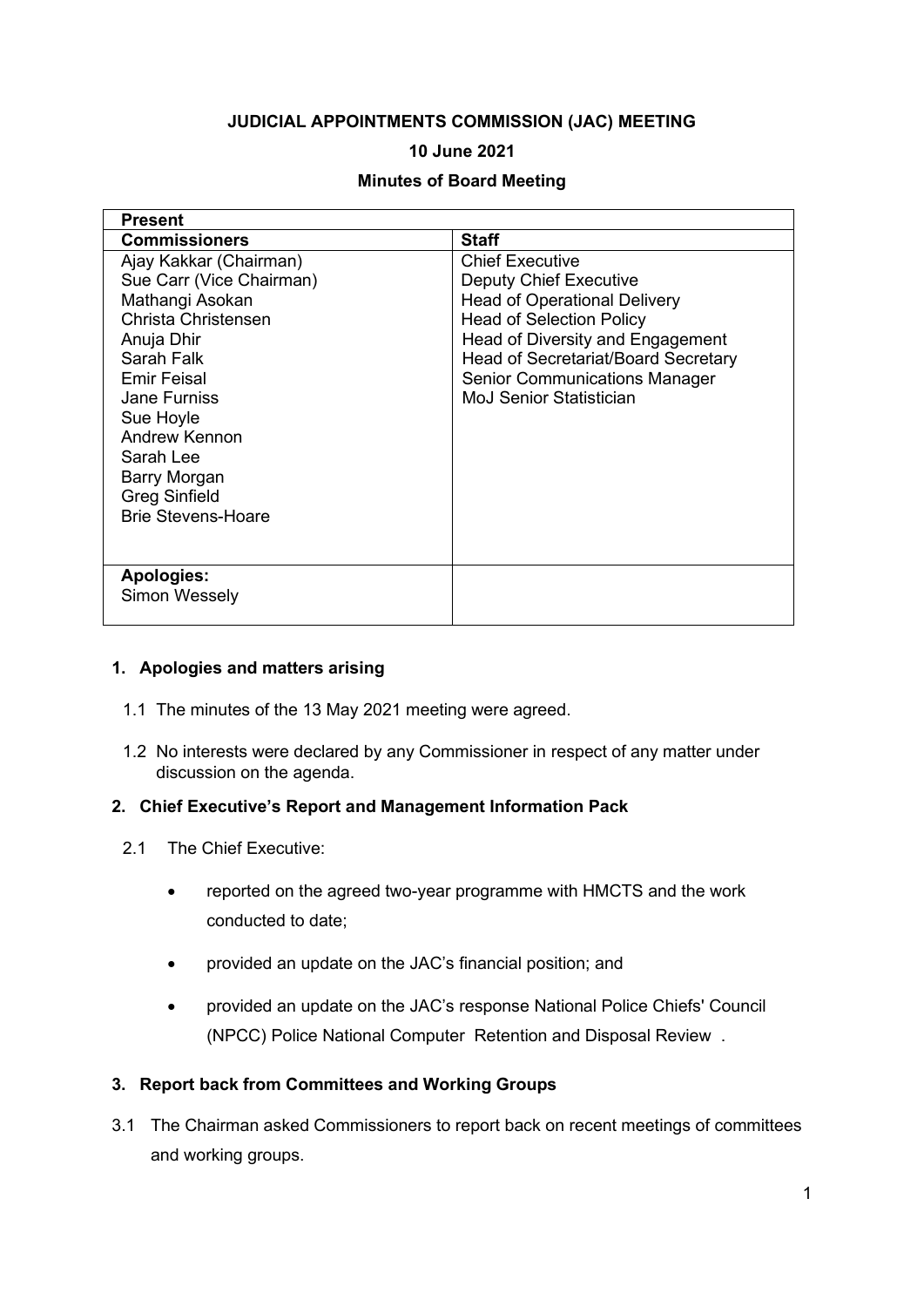# **Advisory Group**

- 3.2 Jane Furniss (JF) provided an update to the Board on the Advisory Group (AG) meeting which took place on 8 June.
- 3.3 The AG considered an analysis of the bank of situational judgement questions for non-legal exercises; and reviewed the Strategic Leadership and situational questions for President of the Competition Tribunal, the situational questions for Judge of the Upper Tribunal, Administrative Appeals Chamber and situational judgement questions for Deputy District Judge.

### **4. Chairman's Report**

- 4.1 The Chairman briefed the Board on his recent meetings with the Judicial Appointments and Conduct Ombudsman and the Lord Chief Justice.
- 4.2 Anuja Dhir briefed the Board on the recent JUSTICE panel event she attended on 'Race and Diversity in the Judiciary'.
- 4.3 Sue Carr reported on the recent meeting of the EMP sub-group of Commissioners, and the aim to provide a written report to the Board by September.

# **5. Annual Report and Accounts 2020-21**

- 5.1 The Senior Communications Manager presented a paper on the status of the JAC Annual Report and Accounts 2020–21 and the steps towards its laying before Parliament.
- 5.2 The Commission agreed to send a draft embargoed copy of the Annual Report (excluding accounts) to the Justice Committee in advance of the JAC Chairman's appearance on 29 June.
- 5.3 The Commission noted the Annual Report and endorsed it.

### **6. Deep Dive Analysis of Target Group Progression**

- 6.1 The Head of Diversity and Engagement and MoJ Senior Statistician presented the latest findings of the JAC Deep Dive Analysis of Target Group Progression.
- 6.2 The Board noted the conclusions from the analysis, agreed that the analysis in its existing form now be concluded; and that new approaches with more qualitative elements are undertaken to explore why some groups have lower success rates than